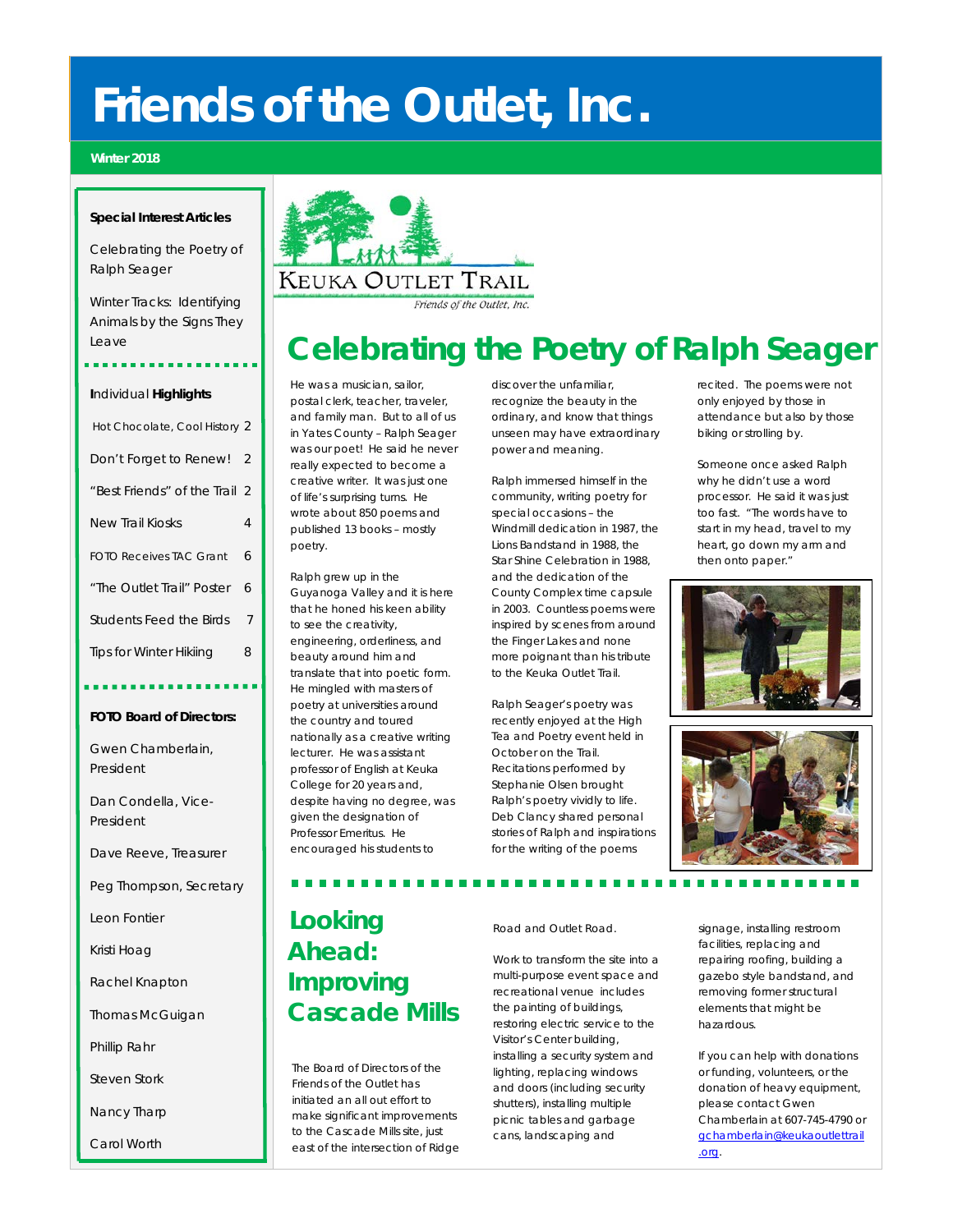# **NUULUU** Calendar!

### **Upcoming Events. . . .**

#### **January 17, 2018**

 **Quarterly Meeting**  *7:00 PM Lyons National Bank*

*The meeting is open to anyone interested in the Keuka Outlet Trail and the Friends of the Outlet.*

### **February 21, 2018**

 **Board of Directors Meeting** *7:00 PM Lyons National Bank*

### **February 28, 2018**

 **Hot Chocolate and Cool History** *5:30 PM L. Caroline Underwood Museum* 

*Join us as the history of Jemima Wilkinson and the Hopeton settlement comes alive!* 

### **Hot Chocolate and Cool History**

Are you interested in being right in the middle of history?

Travel back in time to enjoy the sights, sounds, artifacts, and people as the "Lost Village of Hopeton" comes alive!

Join the Friends of the Outlet, in partnership with the Yates County History Center, for **Hot Chocolate and Cool History** on **February 28, 2018**, at **5:30 PM** in the **L. Caroline Underwood Museum**.

**Spend an hour with the Dearly Departed Players**  listening to and interacting with the stories of Jemima Wilkinson and other early Hopeton settlers. Learn about the Hopeton settlement, the importance of the Keuka Outlet, and the settlers' way of life.

Examine historical artifacts, ask questions, and enjoy hot chocolate and cookies on this **magical winter evening**.

Mark your calendars as this

### **Don't Forget to Renew!**

It's that time of year again…the time to renew your FOTO membership!

Last year, your generous donations helped fund a number of efforts toward improving the Keuka Outlet Trail, including: bench seating, informational kiosks and signage, an improved and widened trail surface, free Trail events, an enhanced Web presence, and numerous safety and cleanup initiatives.

This year we hope to accomplish even more. However, we couldn't do it without the generous contributions of members just like you! Help us become a catalyst for change with improvements to the Cascade Mills site.

Please join the Friends of the Outlet for another successful year by renewing your membership.

**Membership letters will be mailed in January** OR

is sure to be a **fun-filled event** 

[community@keukaoutlettrail.](mailto:community@keukaoutlettrail.org)

**for the entire family**!

Donations to either organization are welcome.

**To attend, RSVP** to

[org.](mailto:community@keukaoutlettrail.org)

**alternatively, you can submit your application and payment on our member portal by clicking on**:

[www.keukaoutlettrail.org/](http://www.keukaoutlettrail.org/membership) [membership.](http://www.keukaoutlettrail.org/membership)

As always, the Board of Directors of the Friends of the Outlet thanks you for your continued dedication to our Trail. We look forward to serving you for another year!

**"Best Friends" of the Trail**

FOTO is adding an additional membership category for 2018.

If you renew your membership and enjoy the Trail with your pet, your pet can also support FOTO.

In addition to your

membership, a pet membership entitles your pet to receive a FOTO branded waste bag dispenser, and free entry for "Best Friends" of Friends of the Outlet contests to win pet related prizes.

All proceeds for pet

memberships will benefit pet related projects on the Trail. Honorary Pet Memberships

are \$10.00.



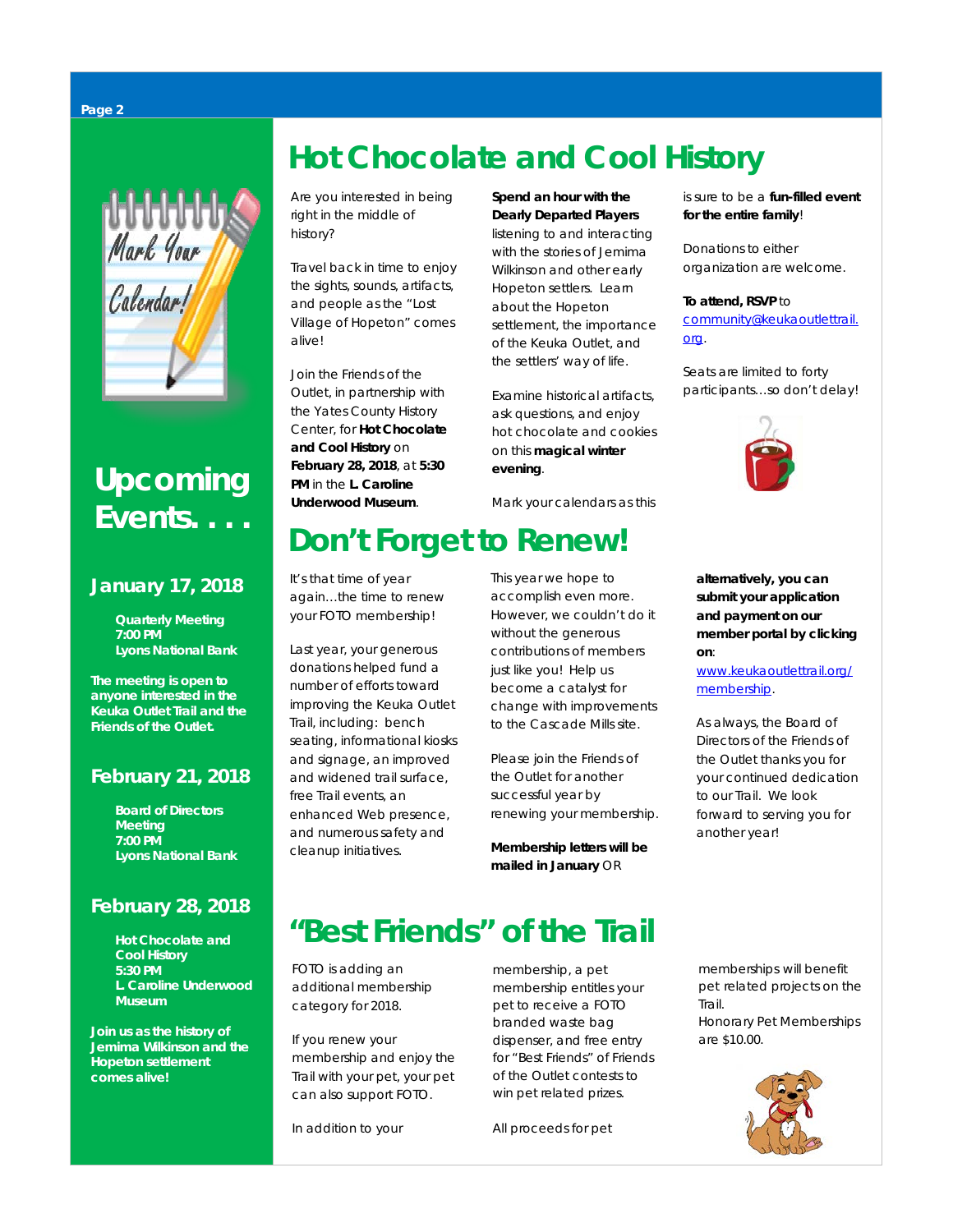### **Winter Tracks: Identifying Animals by Their Signs**

There is something thrilling about taking a walk on a cold winter morning when a dusting of snow has coated the world, and you see criss-crossed over the ground the tracks of animals whom only hours before had gone about their nightly rituals.

Looking over these fragile signs makes you wonder what animal was here and what was it doing? Did it stop to listen for danger, or was it stalking prey? And why did the tracks suddenly disappear?

Deciphering the mystery of animal tracks is a fascinating task that offers us a respite from our fastpaced world. Discovering the story behind those tracks opens our eyes to the natural world, giving us a glimpse into the life of that wild creature.

In order to really read and understand animal signs, we must first slow down so we don't miss something important. Are those marks to the side from the same creature, or has another species entered the scene?

Be sure to really look around for all the clues and take in the whole story written in snow. Keep in mind when studying winter tracks that snow conditions make a difference in a track's appearance. Wet snow captures a paw print well, whereas dry powdery snow captures a less-defined print pattern.

As you learn more about the animals that share our world, you develop a respect and admiration for their ability to survive the everyday adversities they face in their natural world.

Identifying animals by their tracks and signs helps educate us about the important role each species has in the balance of nature, and provides us with knowledge that can be used for determining the best way to manage and protect our wildlife populations.

As you hike the Trail this winter be on the lookout for the signs of the animals in residence.

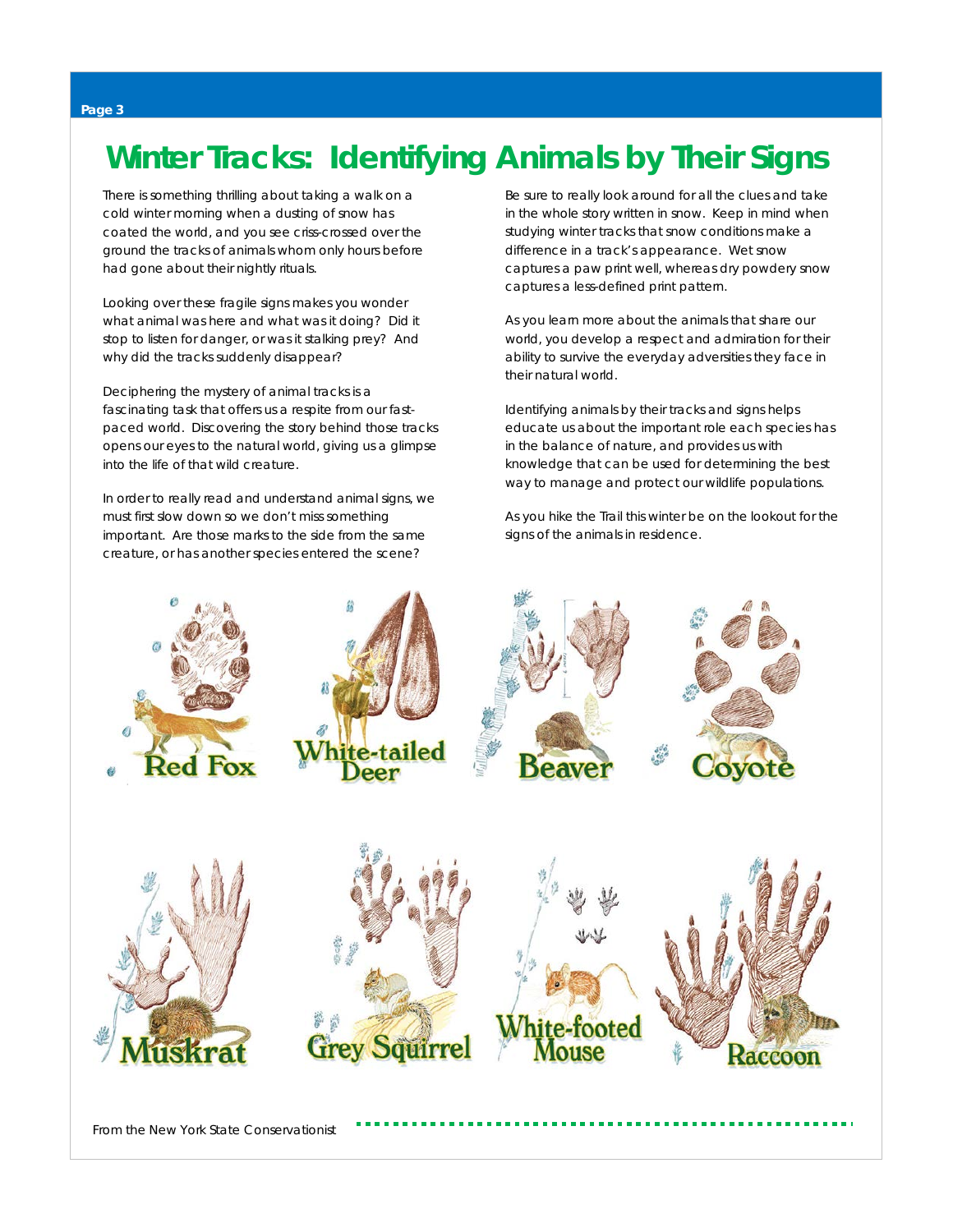





### **Keuka College Volunteers**

In 1884, the Seneca Paper Mill was constructed using stone taken from the locks of the abandoned Crooked Lake Canal. In 1889, the mill began producing electricity for Yates Electric Light and Power to power Penn Yan. Today, the ruins of this mill can be seen surrounding Seneca Mills Falls on the Keuka Outlet Trail.

#### On Saturday, September 30th, the **Keuka College Men's Lacrosse team**

braved cold, wet weather to help preserve and reveal parts of these ruins that had long been forgotten and reclaimed by nature in what felt like an archeological dig at times.

Many of the 40 or so volunteers had been involved in the Keuka College Wolf Week project on the Trail this August and were eager to come back and help out some more. It's inspiring to see a group of volunteers have such an impact in such a short period of time, and the Friends of the Outlet are thankful that they chose to help with a project that is so much a part of the identity of our community.

The Keuka Outlet Trail is beloved for both its history and beautiful scenery, and **thanks to the service of these men**, there is a brand new view of both.

### **New Trail Kiosks**



 The Friends of the Outlet would like to thank Bill Donk of WLD Construction for building five new trail kiosks in which to provide and display information about the Trail and Trail events.

The kiosks placed at the Dresden Trailhead, Hopeton parking area, Seneca Mills Falls parking area, Ridge Road parking area, and Fox's Mill provide both a great outdoor experience and a little knowledge.

Information offered includes the history of the Trail and Trail attractions and amenities.

The kiosks became a reality with the help of Tom Hohman, John Warner, Gwen Chamberlain, and Carol Worth to site and install, Trail information and postings provided by Kristi Hoag, funding from the Dan Spence Foundation, cement from **Knapp and Schlappi** and labor for building the frames for the doors from **Marbles**.

Take time to check the kiosks as you hike the Trail and remember that they stand at the entrance of adventure.

### **Hike, Bike, and Be Counted!**

The Genesee Regional Transportation Council set up traffic counters at three locations on the Trail.

Two of the counters will collect foot traffic data and one will track bicycles and other metal objects (snowmobiles).

The installation of the counters is a pilot project of the GRT Council at no cost to FOTO.

Data insights on trail visitation levels and use patterns will provide a more comprehensive picture of visitor access and circulation and guide longrange planning of new

programs and facilities to meet visitor needs. Data will also guide the management of natural resources to avoid overuse and degradation as well as to quantify the public health and physical benefits to visitors.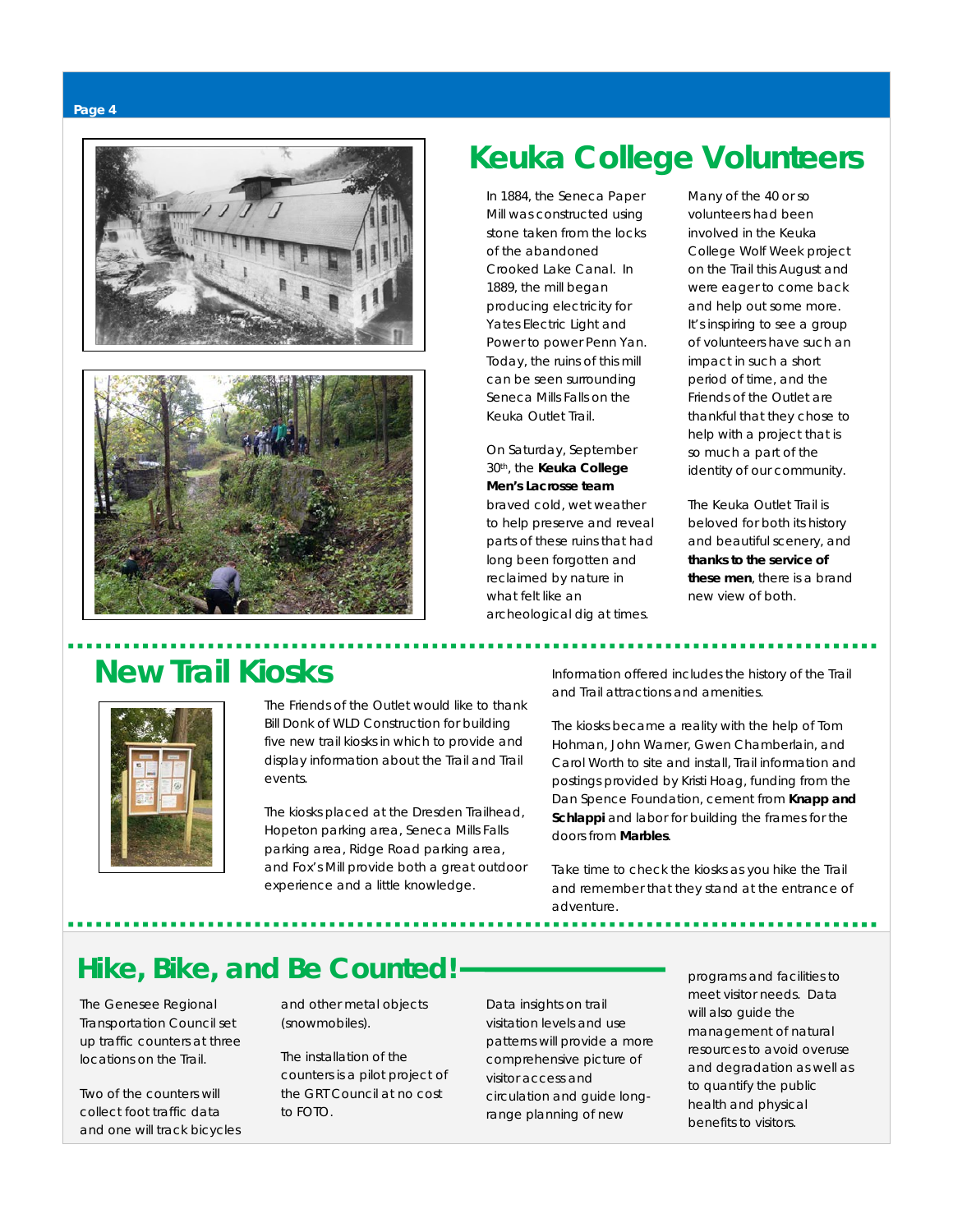#### **Page 5**

### **Walk for Water Walk-a-Thon a Success!**

A beautiful autumn day brought over ninety walkers, donning bright yellow Walk-a-Thon shirts, to the Trail in support of three non-profit organizations – HTS Congo, Friends of the Outlet, and Penn Yan Rotary. Thank you to the groups of friends, families, and community members that came out in support!

Thank you also to the volunteers that made the day run smoothly and safely for all participants the Rotarians, Penn Yan Academy students, and Keuka College girls' soccer team.

Over \$1600 was raised for each organization all while enjoying an outing on the Trail!











### **Sip and Savor Event Raises Funds for FOTO**

A "**very big thank you**" to everyone who came and contributed to support the Friends of the Outlet on November 6<sup>th</sup> at the oneof-a-kind Sip and Savor event.

Ray and Sandi Spencer, of **Water Street Wine and Spirits**, generously donated a collection of large format vintage wines from New York, California, and Europe. Forty people were in attendance to sample this extraordinary collection of tastes.

The event was held at the Water Street Wine Bar thanks to the contribution of MaryAnn and Stefan

Lewandowski. Kristin and Tim Burch donated their time to attend to the event guests.

Savory tastes were provided by the **Flour Shop Café**, the **Keuka Candy Emporium**, **Morgan's Grocery**, and the **Water Street Wine Bar**.

Lisa Brasier, featured local artist, showcased "A Closer Look at the Outlet Trail" collection of photographs and note cards.

The two-thousand dollars raised will benefit Trail improvements.

FOTO President, Gwen

Chamberlain, adds, "We value our donors and members and the positive impact their contributions make toward the betterment of the Keuka Outlet Trail."





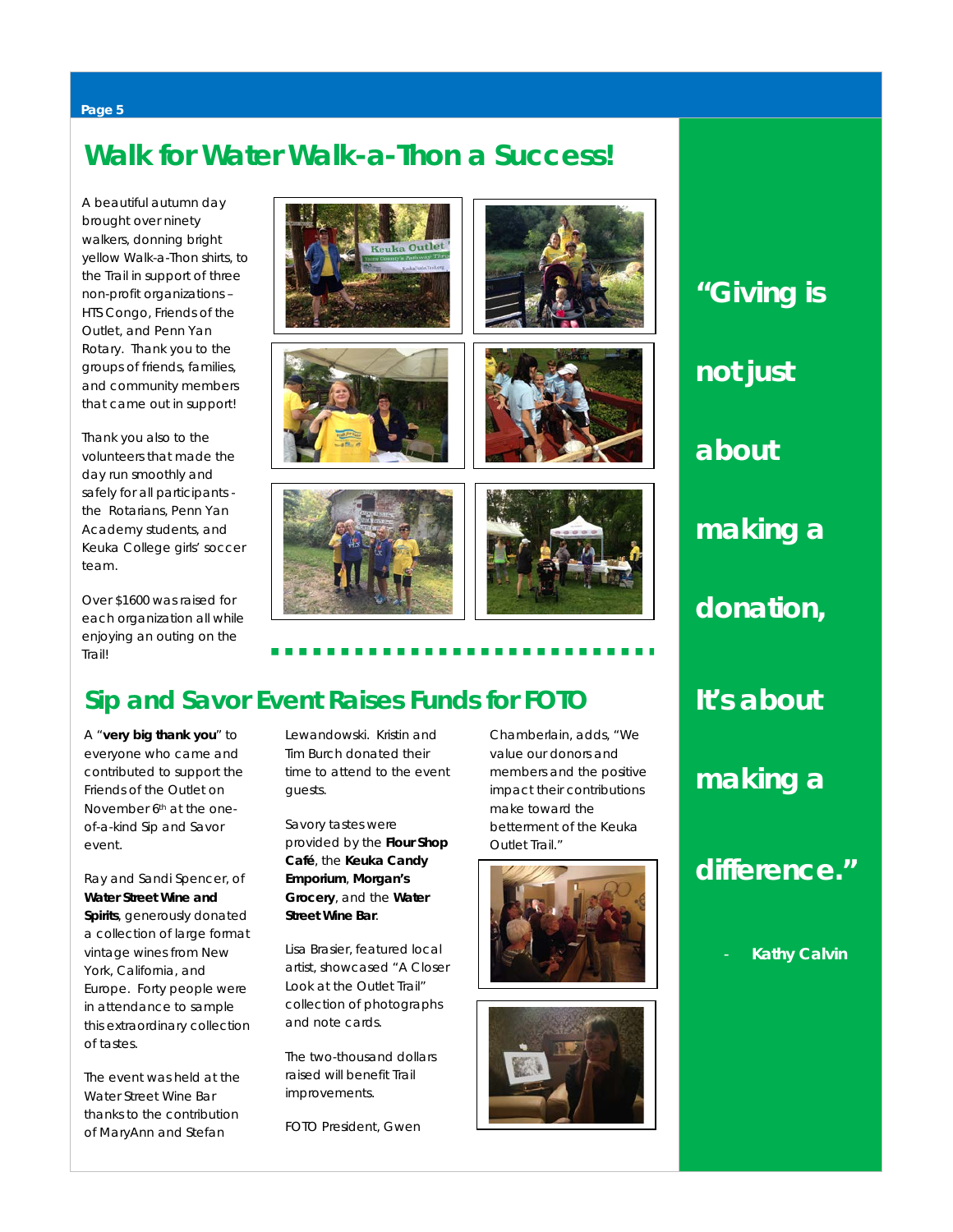*"An early* 

### *morning*

*walk is a* 

### *blessing*

*for the* 

### *whole*

*day."*

### **FOTO Receives TAC Grant**

The FOTO Board of Directors was notified in early October of the successful grant application for \$10,000 from the Yates County Tourism Advisory Council. The funds come from the nearly \$300,000 2017 occupancy tax revenues that the Yates County Legislature will distribute in early 2018.

The grant funds will be utilized to promote the Keuka Outlet Trail as well as support multi-generational events on the Trail. The promotions and events are geared toward increasing tourism spending in Yates County and to cultivate knowledge of and appreciation for the history, geology, flora, and fauna of the Keuka Outlet Trail.

"The Friends of the Outlet are pleased to see the support from the Tourism Advisory Committee and the Yates County

Legislature in the form of this grant", said Board President Gwen Chamberlain, adding, "This demonstrates the legislatures commitment to helping make the Trail an attraction to bring visitors to the area and keep them in Yates County a little longer. And just as importantly, it shows that the county leadership agrees that the Trail is a valuable asset that should be maintained for all Yates County residents to enjoy and take pride in."

### **"The Outlet Trail" Poster for Sale**

Ralph Seager's poem, "The Outlet Trail", beautifully captures the natural and historical significance of the Keuka Outlet Trail.

Reprinted through a generous donation, from FOTO member Deb Clancy, pictured right, the 11" x 18" poster of the poem is available for sale for

\$10, unframed.

This poster makes a perfect gift or decorative for the home and serves as a reminder of the remarkable Trail that exists in our backyard.

All proceeds benefit the Keuka Outlet



Trail. Trail. [www.keukaoutlettrail.org/store](http://www.keukaoutlettrail.org/store)

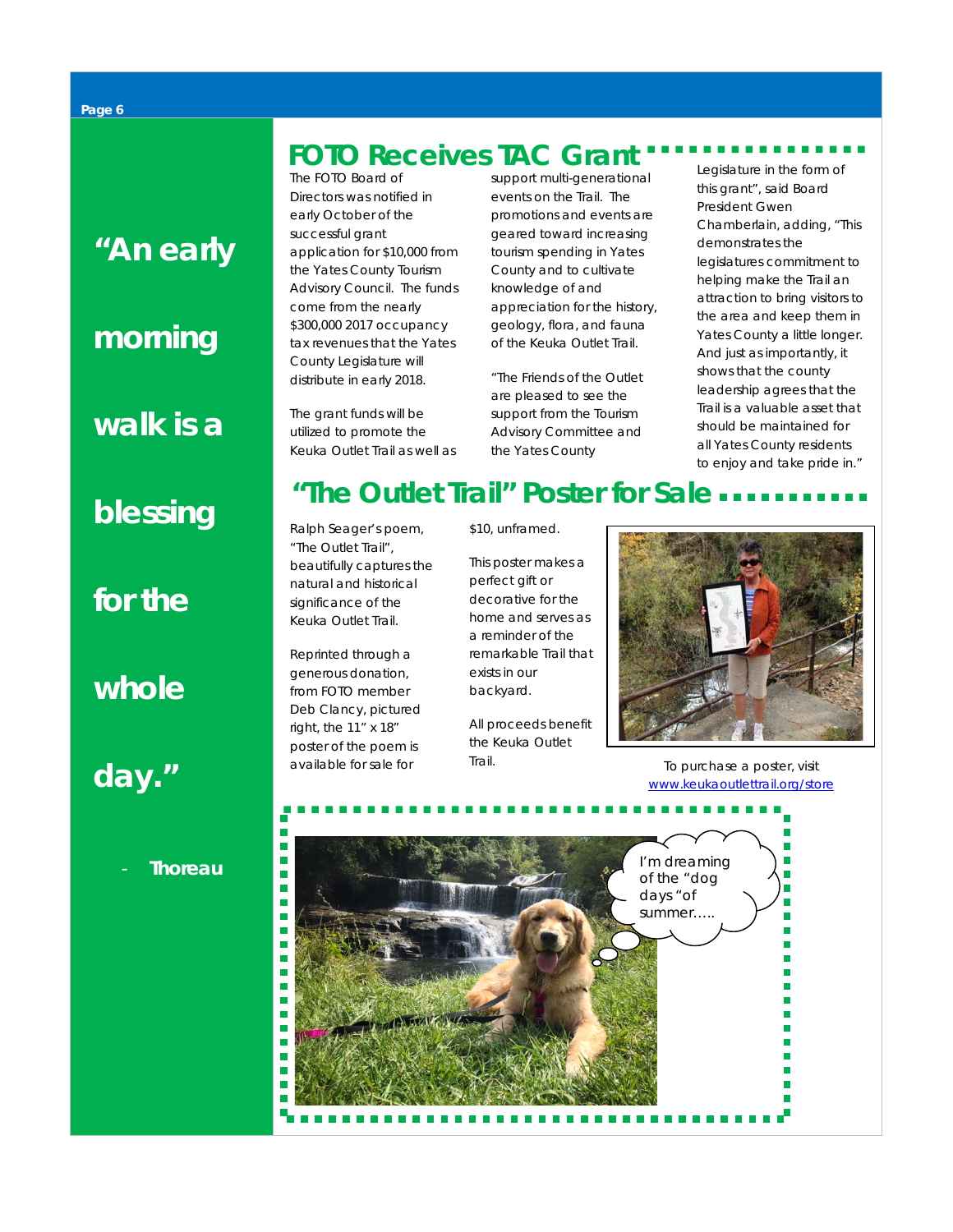### **St. Michael's Students Feed the Birds**

Winter is not only the best time to feed birds—it is the most necessary time. It is then that insects, seeds, and berries are hard to find.

St. Michael's second and third grade students, along with their teacher, Kristin Burch *and* FOTO Board Member Phillip Rahr, spent a sunny November morning on the Trail making pinecone bird feeders.

The students used pinecones, found locally,

that had been dried and opened. A mixture of shortening and oatmeal were spread onto each pinecone and then students rolled and pressed birdseed onto each pinecone until well covered. String was tied around the pinecones and the feeders were hung in trees along the Trail.

The students enjoyed the creative process especially knowing they would be serving up a tasty treat for



the birds that inhabit the

### **Winter Birds on the Trail**

There are many species of birds that do not migrate to warmer or more temperate climates, but remain to take advantage of available local food sources.

For some of these smaller birds, specifically chickadees, spending the winters here in the frigid Northeast is possible due to a short-term hibernation state called *torpor*. During this period, energy expenditure is

reduced due to exposure to extreme cold, food shortages, or severe droughts. Throughout this process of thermoregulation

(maintenance or regulation of internal body temperature), metabolism, body temperature and heart rate are decreased in order to help conserve energy and maintain body heat during the harsh winter months.

All of our fine feathered friends depend on specific habitats to obtain food and provide a safe place to nest and nurture their young. By protecting and conserving a wide range of habitats, we are ensuring the health and viability of New York State's resident bird populations.

### **Look for these perching song birds on your next winter Trail hike:**

#### **Black-capped Chickadee**:



**Habitat:** Common to mixed wooded areas. **Diet:** Mostly seeds, insects, spiders, berries and small fruit. **Auditory recognition:** Chickadee dee dee dee. **Identifying characteristics**: Small and fluffy with distinguishing black cap and throat, and white cheeks.

#### **Northern Cardinal**:



**Habitat:** Commonly found in brushy areas next to the edges of woods.

**Diet:** Seeds, fruit and insect larvae.

**Auditoryrecognition:** *Teeooo, teeeooo, whoit whoit whoit.* **Identifying characteristics**: Both have large triangular shaped bills. Male cardinals have bright red plumage with a black face and red bill. Females have reddish-brown plumage and red-orange bill.

#### **American Tree Sparrow**:



**Habitat**: Brushy or weedy areas in proximity to trees, open fields, woodland edges, marshes, and suburban areas. **Diet:** Seeds from grasses and plants, few insects and berries. **Auditory recognition**: A series of high-pitched sweet whistles and trills*. Swee swee ti sidi see zidi zidi zew.* **Identifying characteristics**: Bicolored bill, white bands on Bicolored bill, writte barids<br>wings and a dark spot on center of chest area.

## *"What good is the warmth of summer, without the cold of winter to give it sweetness."*

*-John Steinbeck*



#### **Page 7**